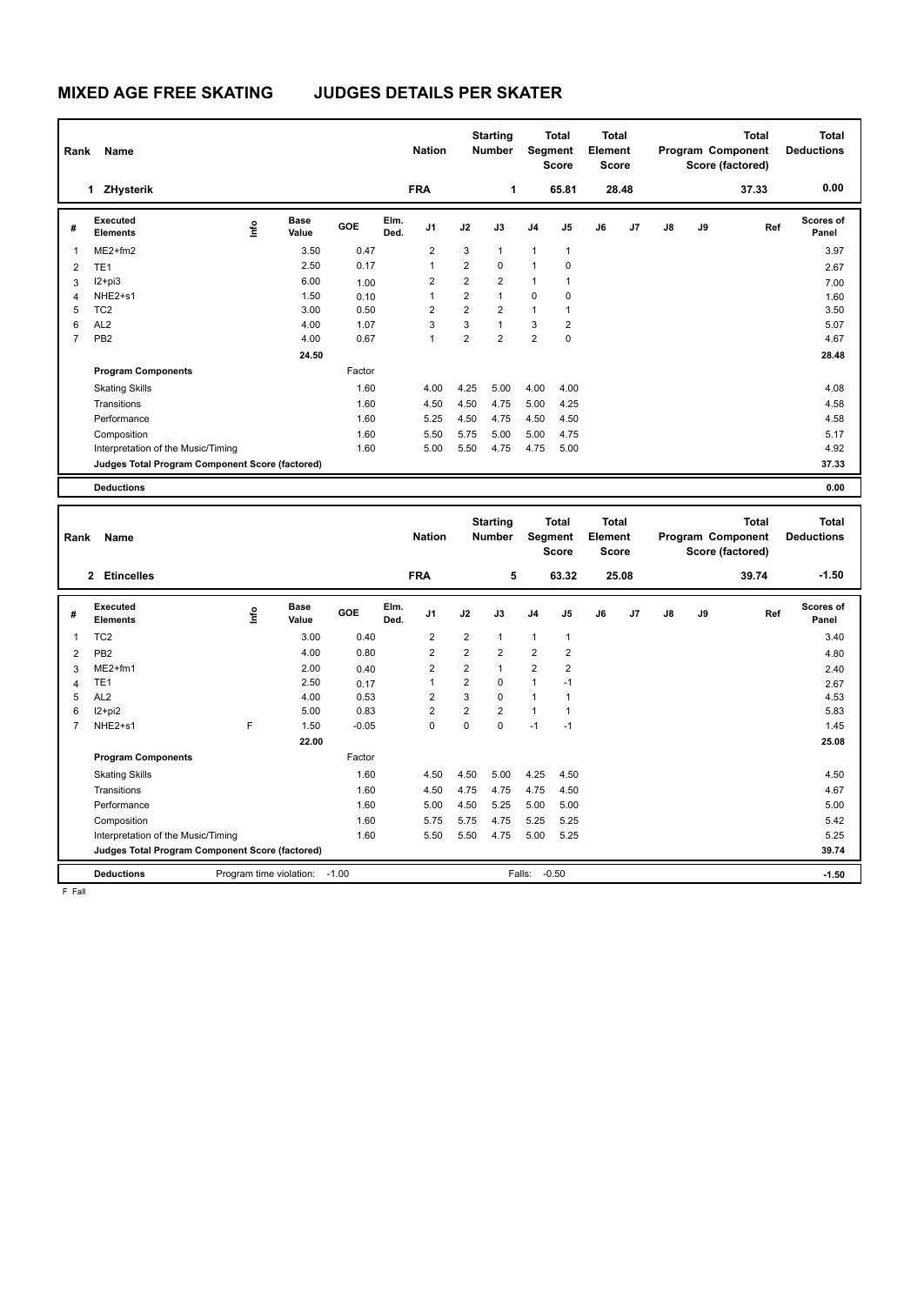# **MIXED AGE FREE SKATING JUDGES DETAILS PER SKATER**

|                | Name<br>Rank                                    |    |                      |         | <b>Nation</b> |                |              | <b>Starting</b><br><b>Number</b> |                | <b>Total</b><br>Segment<br><b>Score</b> | <b>Total</b><br>Element<br><b>Score</b><br>18.97 |    | Program Component |    | <b>Total</b><br>Score (factored) | Total<br><b>Deductions</b> |
|----------------|-------------------------------------------------|----|----------------------|---------|---------------|----------------|--------------|----------------------------------|----------------|-----------------------------------------|--------------------------------------------------|----|-------------------|----|----------------------------------|----------------------------|
|                | Salamandres (MA)<br>3                           |    |                      |         |               | <b>FRA</b>     |              | 3                                |                | 51.83                                   |                                                  |    |                   |    | 33.86                            | $-1.00$                    |
| #              | <b>Executed</b><br><b>Elements</b>              | ۴ů | <b>Base</b><br>Value | GOE     | Elm.<br>Ded.  | J <sub>1</sub> | J2           | J3                               | J <sub>4</sub> | J <sub>5</sub>                          | J6                                               | J7 | J8                | J9 | Ref                              | Scores of<br>Panel         |
| 1              | <b>TEB</b>                                      |    | 1.50                 | 0.00    |               | 0              | $\mathbf{1}$ | $-1$                             | $\mathbf{1}$   | $-2$                                    |                                                  |    |                   |    |                                  | 1.50                       |
| 2              | $12 + pi2$                                      | F  | 5.00                 | $-1.33$ |               | $-4$           | $-3$         | $-1$                             | $-5$           | $-1$                                    |                                                  |    |                   |    |                                  | 3.67                       |
| 3              | TC <sub>1</sub>                                 |    | 2.00                 | 0.00    |               | 0              | $\mathbf{1}$ | $\mathbf 0$                      | $\mathbf 0$    | 0                                       |                                                  |    |                   |    |                                  | 2.00                       |
| 4              | $ME2+fm1$                                       | F  | 2.00                 | $-0.20$ |               | $-1$           | $-2$         | $-1$                             | $-1$           | 0                                       |                                                  |    |                   |    |                                  | 1.80                       |
| 5              | NHE <sub>2+s1</sub>                             |    | 1.50                 | 0.10    |               | 1              | 1            | $\mathbf{1}$                     | $-1$           | 0                                       |                                                  |    |                   |    |                                  | 1.60                       |
| 6              | PB <sub>2</sub>                                 |    | 4.00                 | 0.00    |               | 0              | 1            | $\Omega$                         | $\mathbf 0$    | $-1$                                    |                                                  |    |                   |    |                                  | 4.00                       |
| $\overline{7}$ | AL <sub>2</sub>                                 |    | 4.00                 | 0.40    |               | 0              | 2            | 1                                | $\overline{1}$ | $\mathbf{1}$                            |                                                  |    |                   |    |                                  | 4.40                       |
|                |                                                 |    | 20.00                |         |               |                |              |                                  |                |                                         |                                                  |    |                   |    |                                  | 18.97                      |
|                | <b>Program Components</b>                       |    |                      | Factor  |               |                |              |                                  |                |                                         |                                                  |    |                   |    |                                  |                            |
|                | <b>Skating Skills</b>                           |    |                      | 1.60    |               | 3.75           | 4.00         | 4.25                             | 3.75           | 3.75                                    |                                                  |    |                   |    |                                  | 3.83                       |
|                | Transitions                                     |    |                      | 1.60    |               | 4.50           | 4.75         | 3.75                             | 4.00           | 3.75                                    |                                                  |    |                   |    |                                  | 4.08                       |
|                | Performance                                     |    |                      | 1.60    |               | 4.25           | 4.50         | 3.75                             | 3.00           | 4.75                                    |                                                  |    |                   |    |                                  | 4.17                       |
|                | Composition                                     |    |                      | 1.60    |               | 4.75           | 4.75         | 4.00                             | 4.00           | 5.25                                    |                                                  |    |                   |    |                                  | 4.50                       |
|                | Interpretation of the Music/Timing              |    |                      | 1.60    |               | 5.00           | 5.00         | 3.75                             | 3.25           | 5.00                                    |                                                  |    |                   |    |                                  | 4.58                       |
|                | Judges Total Program Component Score (factored) |    |                      |         |               |                |              |                                  |                |                                         |                                                  |    |                   |    |                                  | 33.86                      |
|                | <b>Deductions</b>                               |    | Falls:               | $-1.00$ |               |                |              |                                  |                |                                         |                                                  |    |                   |    |                                  | $-1.00$                    |

F Fall

| Rank           | Name<br>4 Hermines                              |      |                      |         |              | <b>Nation</b><br><b>FRA</b> |              | <b>Starting</b><br><b>Number</b><br>$\overline{2}$ | Segment        | <b>Total</b><br><b>Score</b><br>49.01 | <b>Total</b><br>Element<br><b>Score</b> | 17.47   |    |    | <b>Total</b><br>Program Component<br>Score (factored)<br>32.54 | <b>Total</b><br><b>Deductions</b><br>$-1.00$ |
|----------------|-------------------------------------------------|------|----------------------|---------|--------------|-----------------------------|--------------|----------------------------------------------------|----------------|---------------------------------------|-----------------------------------------|---------|----|----|----------------------------------------------------------------|----------------------------------------------|
|                |                                                 |      |                      |         |              |                             |              |                                                    |                |                                       |                                         |         |    |    |                                                                |                                              |
| #              | Executed<br><b>Elements</b>                     | lnfo | <b>Base</b><br>Value | GOE     | Elm.<br>Ded. | J <sub>1</sub>              | J2           | J3                                                 | J <sub>4</sub> | J5                                    | J6                                      | J7      | J8 | J9 | Ref                                                            | <b>Scores of</b><br>Panel                    |
| 1              | PB <sub>1</sub>                                 | F    | 2.50                 | $-0.42$ |              | $-3$                        | $-2$         | $-1$                                               | $-1$           | $-2$                                  |                                         |         |    |    |                                                                | 2.08                                         |
| 2              | AW <sub>2</sub>                                 |      | 4.00                 | 0.40    |              | $\overline{1}$              | $\mathbf{1}$ | $\mathbf{1}$                                       | $\mathbf{1}$   | 0                                     |                                         |         |    |    |                                                                | 4.40                                         |
| 3              | <b>TEB</b>                                      |      | 1.50                 | $-0.30$ |              | 0                           | $-1$         | $-2$                                               | $-3$           | -3                                    |                                         |         |    |    |                                                                | 1.20                                         |
| $\overline{4}$ | $11+pi1$                                        |      | 2.00                 | $-0.33$ |              | $-3$                        | 0            | $-1$                                               | $-2$           | $-2$                                  |                                         |         |    |    |                                                                | 1.67                                         |
| 5              | NHE2+s1                                         |      | 1.50                 | $-0.05$ |              | $\mathbf 0$                 | 1            | $\Omega$                                           | $-2$           | $-1$                                  |                                         |         |    |    |                                                                | 1.45                                         |
| 6              | $ME1 + fm2$                                     |      | 3.25                 | 0.22    |              | 1                           |              | 1                                                  | $\Omega$       | 0                                     |                                         |         |    |    |                                                                | 3.47                                         |
| $\overline{7}$ | TC <sub>2</sub>                                 |      | 3.00                 | 0.20    |              | $\overline{1}$              | 1            | 1                                                  | $\Omega$       | $\mathbf 0$                           |                                         |         |    |    |                                                                | 3.20                                         |
|                |                                                 |      | 17.75                |         |              |                             |              |                                                    |                |                                       |                                         |         |    |    |                                                                | 17.47                                        |
|                | <b>Program Components</b>                       |      |                      | Factor  |              |                             |              |                                                    |                |                                       |                                         |         |    |    |                                                                |                                              |
|                | <b>Skating Skills</b>                           |      |                      | 1.60    |              | 4.25                        | 4.00         | 3.50                                               | 3.75           | 3.75                                  |                                         |         |    |    |                                                                | 3.83                                         |
|                | Transitions                                     |      |                      | 1.60    |              | 4.25                        | 4.25         | 3.25                                               | 3.50           | 3.25                                  |                                         |         |    |    |                                                                | 3.67                                         |
|                | Performance                                     |      |                      | 1.60    |              | 4.50                        | 4.50         | 4.00                                               | 3.00           | 4.00                                  |                                         |         |    |    |                                                                | 4.17                                         |
|                | Composition                                     |      |                      | 1.60    |              | 4.75                        | 5.00         | 3.75                                               | 4.25           | 4.25                                  |                                         |         |    |    |                                                                | 4.42                                         |
|                | Interpretation of the Music/Timing              |      |                      | 1.60    |              | 5.00                        | 4.75         | 3.50                                               | 3.00           | 4.50                                  |                                         |         |    |    |                                                                | 4.25                                         |
|                | Judges Total Program Component Score (factored) |      |                      |         |              |                             |              |                                                    |                |                                       |                                         | 32.54   |    |    |                                                                |                                              |
|                | <b>Deductions</b><br>Interruption in excess:    |      |                      | Falls:  |              | $-0.50$                     |              |                                                    |                |                                       |                                         | $-1.00$ |    |    |                                                                |                                              |

F Fall